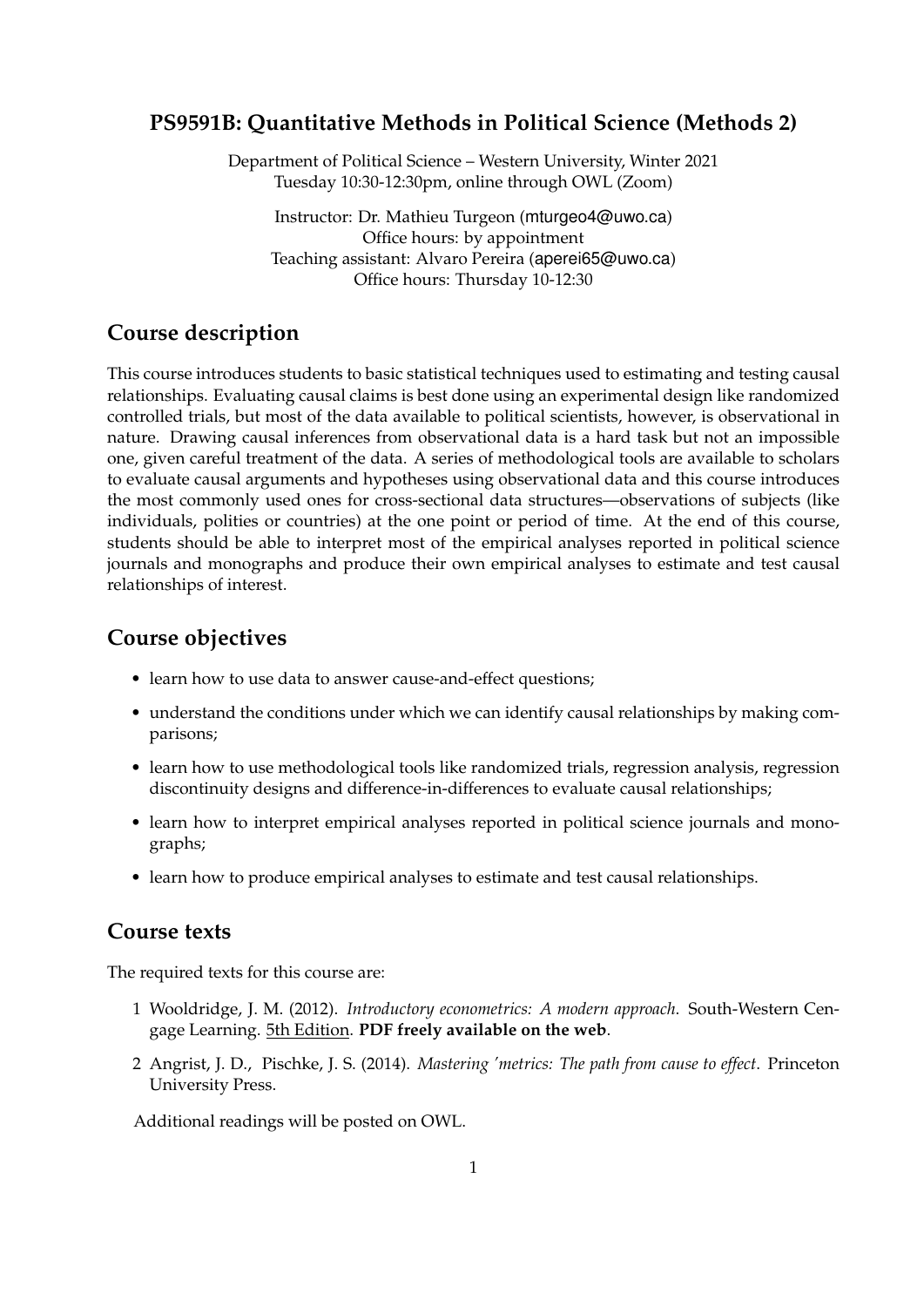## **Course assessment**

Students will be assessed as follows:

- **Class participation (15%)**: students will be randomly asked to solve problems in the classroom at least three times during the semester. Be ready when you come to class!
- **Homework (50%)**: There will be five assignments, each worth 10 points of the final grade.
- **Final take-home exam (35%)**: Students will be given a replication exercise. More details will be provided in class.

# **Topics and readings**

#### **Week #1 (January 5): Course Introduction**

Review of syllabus and class organization.

#### **Week #2 (January 12): Introduction to causal inference**

- 1. Wooldridge: Chapter 1;
- 2. Angrist and Pischke: Introduction;
- 3. Gerber, A. S., Green, D. P. (2012). Field experiments: Design, analysis, and interpretation. WW Norton. Chapter 1. (see Resources tab on OWL);
- 4. Gertler, P. J., Martinez, S., Premand, P., Rawlings, L. B., Vermeersch, C. M. (2016). Impact evaluation in practice. The World Bank. Chapter 3. (see Resources tab on OWL)

#### **Week #3 (January 19): Core concepts of experimental designs**

- 1. Druckman, J. N., Green, D. P., Kuklinski, J. H., & Lupia, A. (Eds.). 2011. *Cambridge Handbook of Experimental Political Science*. Cambridge University Press. Chapter 2. (see Resources tab on OWL);
- 2. Angrist and Pischke: Chapter 1;
- 3. Gertler, P. J., Martinez, S., Premand, P., Rawlings, L. B., Vermeersch, C. M. (2016). Impact evaluation in practice. The World Bank. Chapter 4. (see Resources tab on OWL)

#### **Week #4 (January 26): The simple regression model (SRM)**

1. Wooldridge: Chapter 2.

#### **Week #5 (February 2): The multiple regression model (MRM): estimation, Part 1**

- 1. Wooldridge: Chapter 3.
- 2. Angrist and Pischke: Chapter 2.

#### **Week #6 (February 9): The multiple regression model (MRM): estimation, Part 2**

- 1. Wooldridge: Chapter 3.
- 2. Angrist and Pischke: Chapter 2.